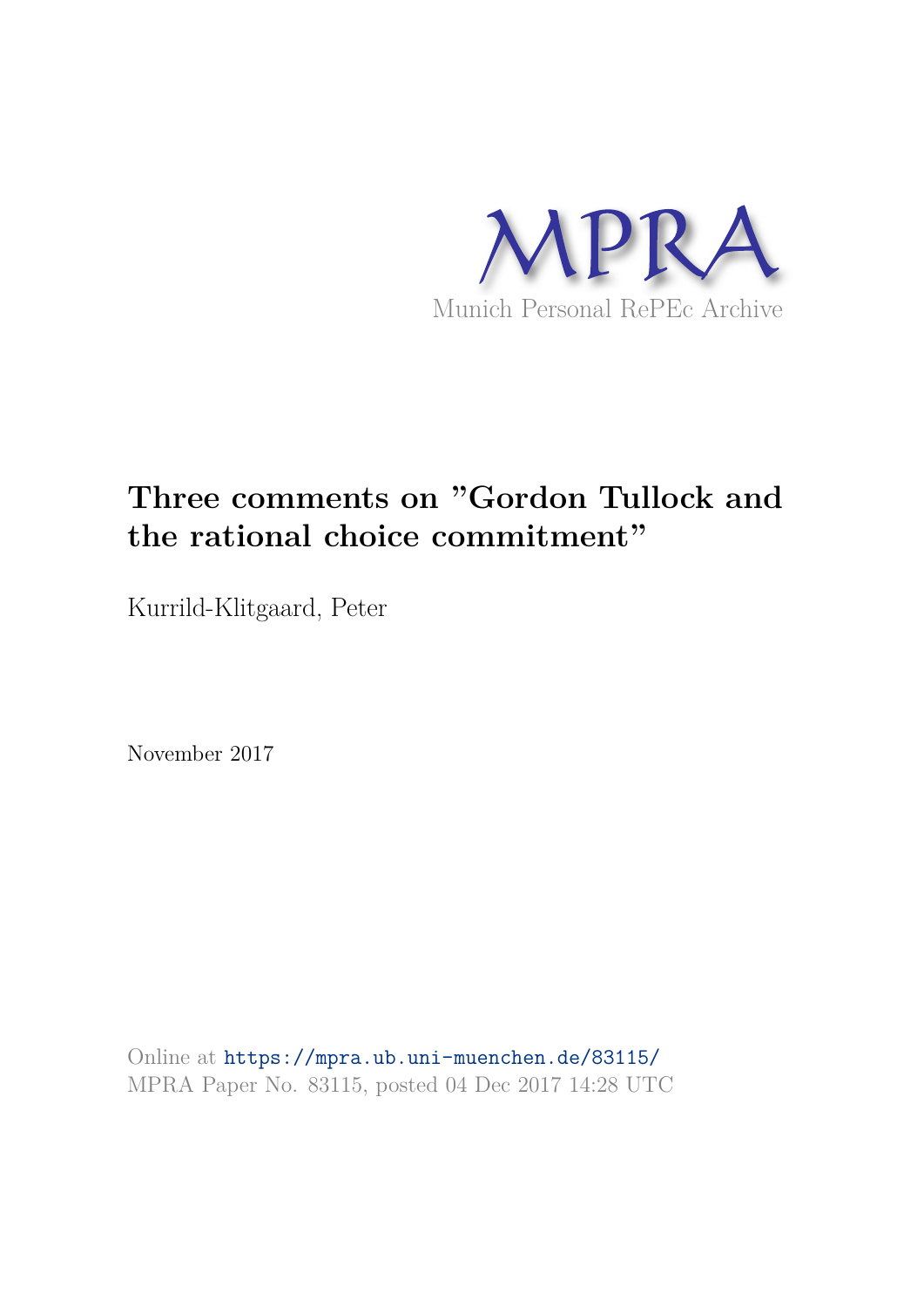# **Three comments on "Gordon Tullock and the rational choice commitment"**\*

PETER KURRILD-KLITGAARD

-

**Abstract:** Three notes on Gordon Tullock (1922-2014), prepared for Liberty Fund's on-line conversation on his work and contributions.

**Keywords:** Gordon Tullock; public choice.

#### **"Gordon Tullock: Rational Maverick" [Posted: Nov. 7, 2017]**

It must be nearly impossible to read much by Gordon Tullock without coming away with—among many other things—the impression that he must have had one of the most creative and fruitful minds among modern social scientists. As Boettke rightly notes: "Tullock was a polymath." How many others could cover medieval Ottoman execution methods, mathematical analysis of voting, the history of Chinese diplomacy, the sex lives of insects, and modern social policies?

But Tullock was more than knowledgeable. Just peruse the chapters of *The Calculus of Consent* (Buchanan and Tullock 1962/2004) that he is known to have authored, or *The Social Dilemma* (Tullock 1974), or *Autocracy* (Tullock 1987), or almost any of his many journal articles, especially from the 1950s to the 1980s, and you will find one example after another of brilliant little, although not-quite-fullydeveloped, insights in one paragraph after another. Thoughts, suggestions, and conjectures that almost never were never fully elaborated, much less tested systematically, but could have been, are just lying there to be picked up.

For some years I kept my own list of things "to be explored" that I stumbled over in Tullock's writings. In fact, the very first

<sup>\*</sup> The three comments were part of an on-line "conversation" in Liberty Fund's "Liberty Matters" series [\(http://oll.libertyfund.org/pages/lm-tullock\)](http://oll.libertyfund.org/pages/lm-tullock), November 2017.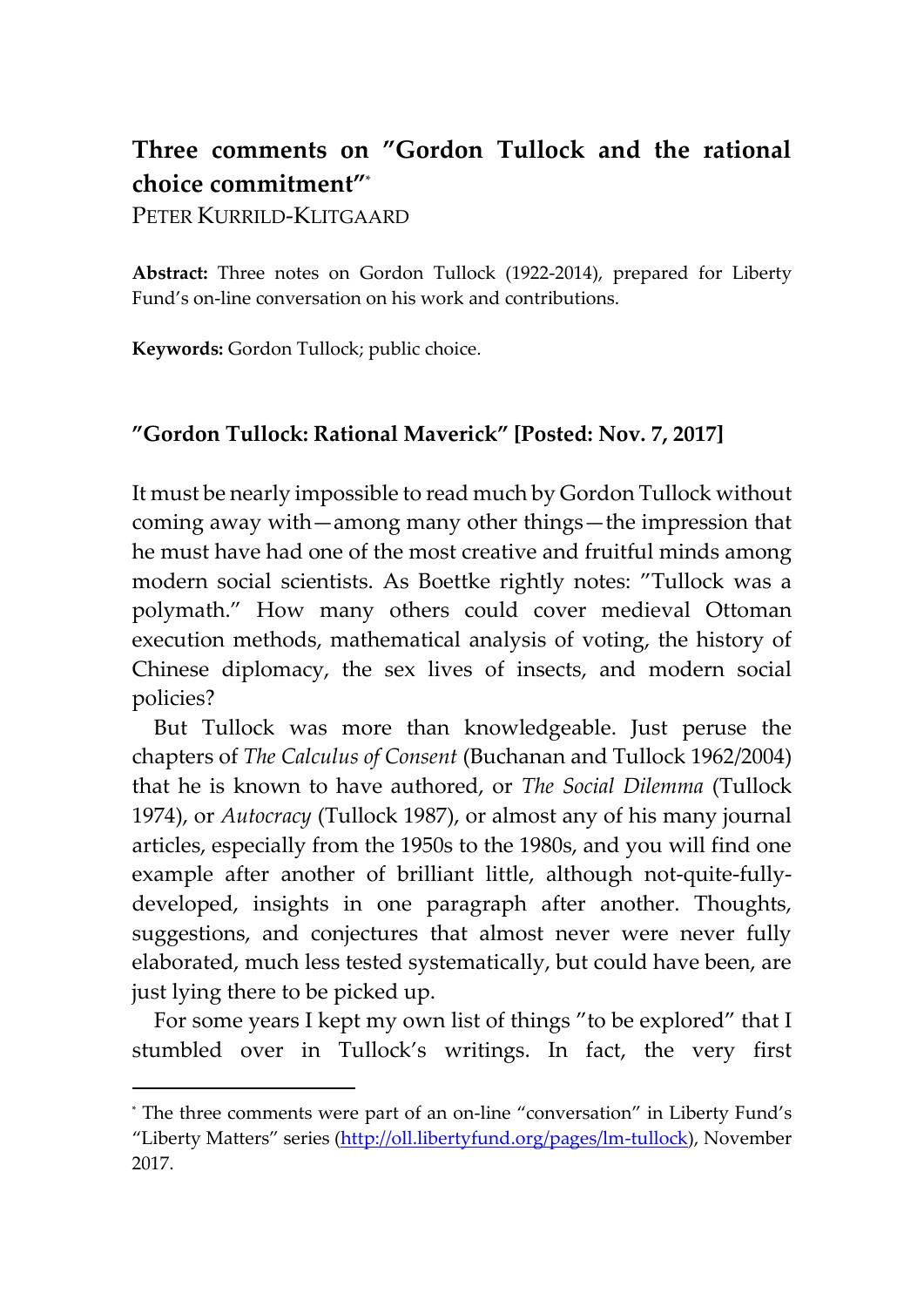international journal article I ever published grew out of just such a throw-away paragraph in *Autocracy* (Kurrild-Klitgaard 2000). My own interest in the potential disequilibrium of voting in multidimensional spaces came from Tullock's early, brief, and intuitive treatment (Tullock 1967) rather than the heavily technical proofs others had produced over the following decade.

Tullock was, as Buchanan called him, a "natural economist" (Buchanan 1987) in the sense that "the economic way of thinking" came so naturally to him that he could not help constantly taking it to new areas of application. He was always looking for another place to apply methodological individualism, the rational-actor principle, and the focus on exchange: yet another puzzle to be solved, another piece of knowledge to be passed on. In contrast, Tullock had very little interest in yet another minor technical contribution with little relevance to real-world issues.

So, I agree with Boettke's summary of Tullock's importance and that he had deserved a Nobel Prize:

*"This was a prize that eluded him, and in my opinion he deserved his own prize for this various contributions to the study of human action beyond the realm of. the market, that is, nonmarket decision-making – in law, politics, science, bureaucracies, nonprofits, and nature. Tullock was a trailblazer; he* was always stalking taboo subjects and pushing out our intellectual *boundaries."*

But if Tullock was such a brilliant, inquisitive mind, why did he not receive the praise and rewards many of us think he should have received? There are probably more reasons than one—but in my opinion none of them should have denied him the honors that eluded him.

Was it that Tullock was not as "grand" a thinker as some other economists? Looking at the relatively narrow contributions of some other Nobel laureates, I think this would be a hard point to argue as a stand-alone reason. Tullock's contributions to our understanding of voting, rent-seeking, and log-rolling, and his broad application of the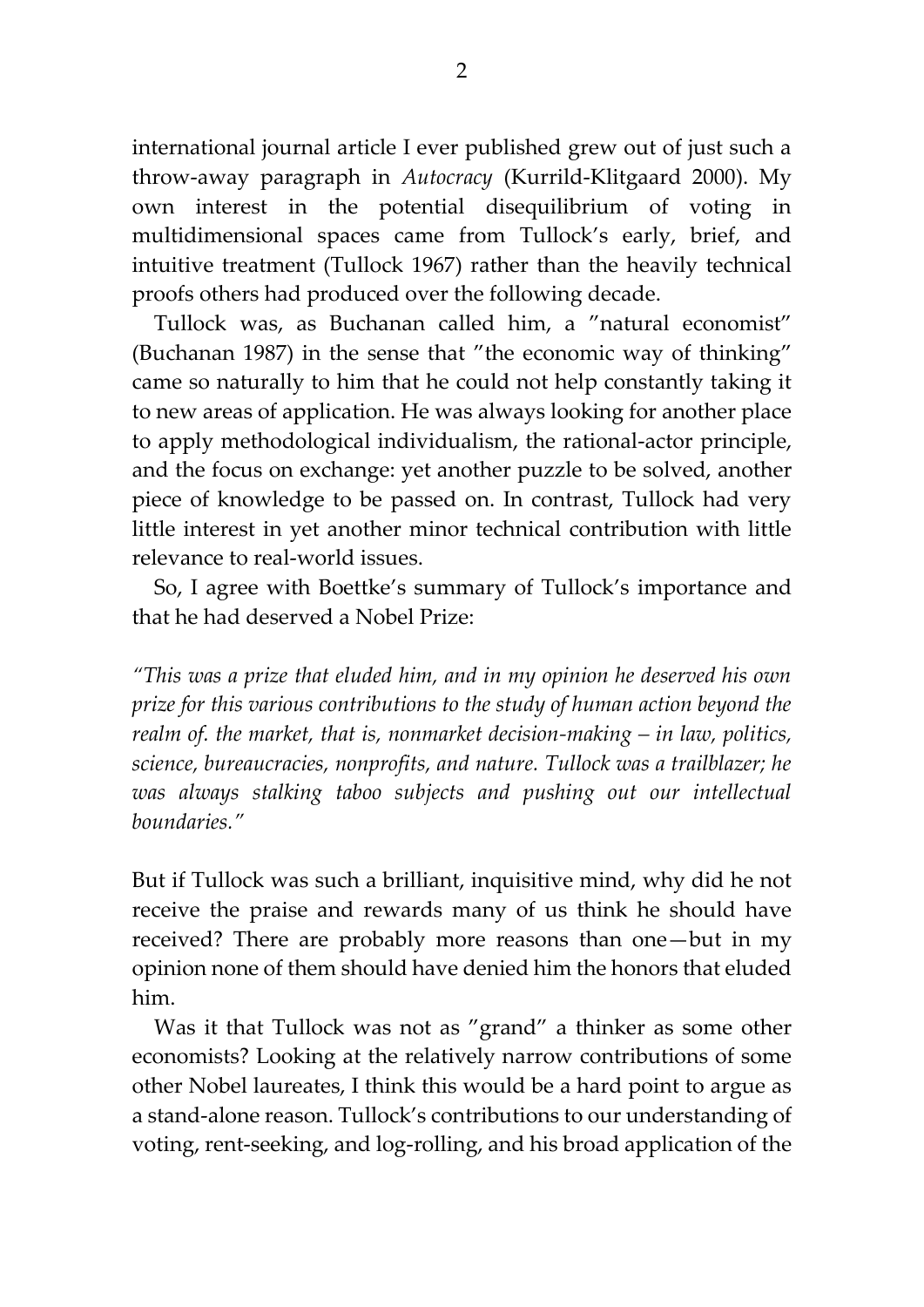rational-choice paradigm to human behavior, collective action, and our understanding of the law, easily outweigh the contributions of many Nobel laureates.

But I do think a problem was that Tullock so often—and almost always beginning in the mid-1970s or so—left his gold nuggets lying around, not quite polished. He threw 100 ideas up in the air and went on, where many others would have taken 10 of them and developed them further, endlessly applying and extending the insights and building "schools" around them and themselves.

Many others who have grappled with the question of why Tullock did not receive the honors he perhaps deserved have focused on his personality, namely, that he sometimes came across as impolite or even offensive.

Strangely, I never interpreted him that way—and I still remember the shock with which a world-famous Ivy League economist greeted my view that I found Tullock to be "nice": "I have never heard anyone refer to Gordon as being 'nice.'" Well, I think he was. Yes, he was odd, and yes, he could say things that some either would disagree with vehemently or would be taken aback by because of his oftenprovocative and direct tone and style. But in my many encounters with Tullock—from the first time I met him as a first-year undergraduate at a conference in 1986 to the last time I saw him, a year or so before his retirement—I always found him to be generous, hospitable, and helpful.

Yes, he could say things that some would find impolite or harsh. The first time I saw him after having sent him my doctoral dissertation, he said something like, "You could have spent your time and money more wisely. You used 400 pages to say what you could have said in four words: 'Tullock is always right!'" I thought it was a funny remark—with a kernel of truth in it.

Yes, he could also seem socially handicapped. The combination of his ever-present intellectual focus, his very low voice, and his impaired hearing made dinner or lunch conversations a bit difficult sometimes, to say the least. But compared to at least a handful of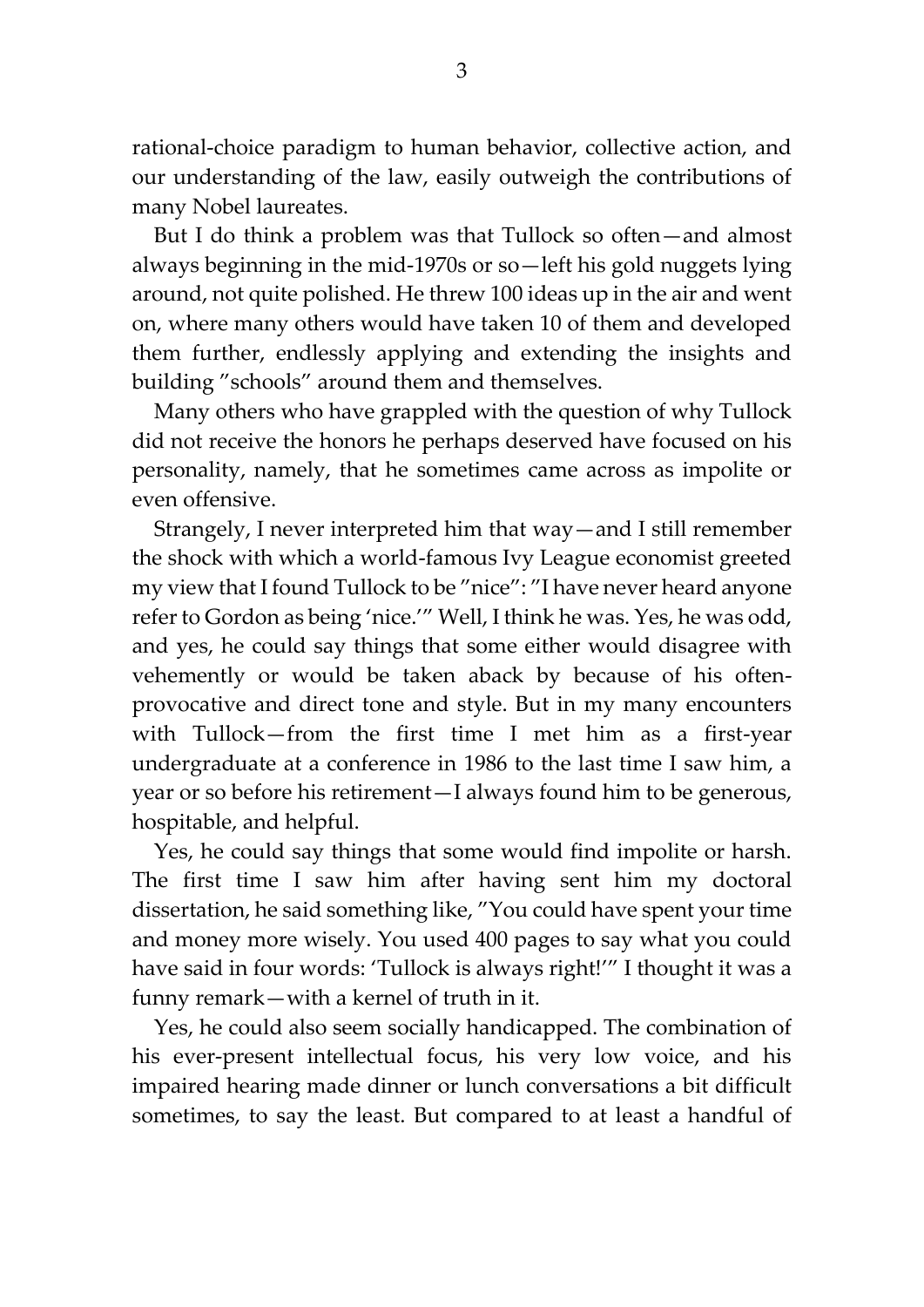Nobel laureates in economics, Tullock did not come off as particularly odd.

Was it his politics? Again, it has been said by more than one economist—including people who actually like and practice public choice analysis—that Tullock had "reactionary" or "right-wing" views that made him out of step with the Zeitgeist.

It is true that he often would argue in favor of deeply unpopular points of view. ("There isn't anything particularly good about democracy, aside from being democratic.") He also seemed to enjoy some degree of being "politically incorrect." But I am not so sure that Tullock was really as much an ideologue as many others believed. I remember the 1994 meeting of the Mont Pèlerin Society in Cannes, when I was standing in the foyer talking with Tullock and Charles Rowley. A young French economics student, whom I knew to be a huge fan of Tullock, approached star-struck and said in a heavy accent, "Professor Tullock! I am such a great admirer! I have always wanted to ask you about libertarianism." Tullock cut him off, saying, "I am not particularly interested in liberty," and walked away, leaving the poor fellow with his jaw on the floor.

Was it rude? An impartial spectator would likely see it as such. I think Tullock—always the homo economicus—was merely trying to save time for both of them. If anything, Tullock was probably a relatively pragmatic consequentialist of some sort--not necessarily a hard-core utilitarian, but broadly interested in what arrangements would tend to produce the best outcomes. Sometimes it would lead his policy conclusions in one direction—other times in another. He was not much of an ideologue, and ultimately everything was up for discussion.

And what about the other explanations that have been thrown around? -- for example, that Tullock was not an economist by formal training. Well, neither was Herbert Simon and Elinor Ostrom. Or that he was not very technical in an age when mathematical prowess was and is so much in vogue. Again, the same can be said about Ostrom, James Buchanan, F. A. Hayek, and Douglass North.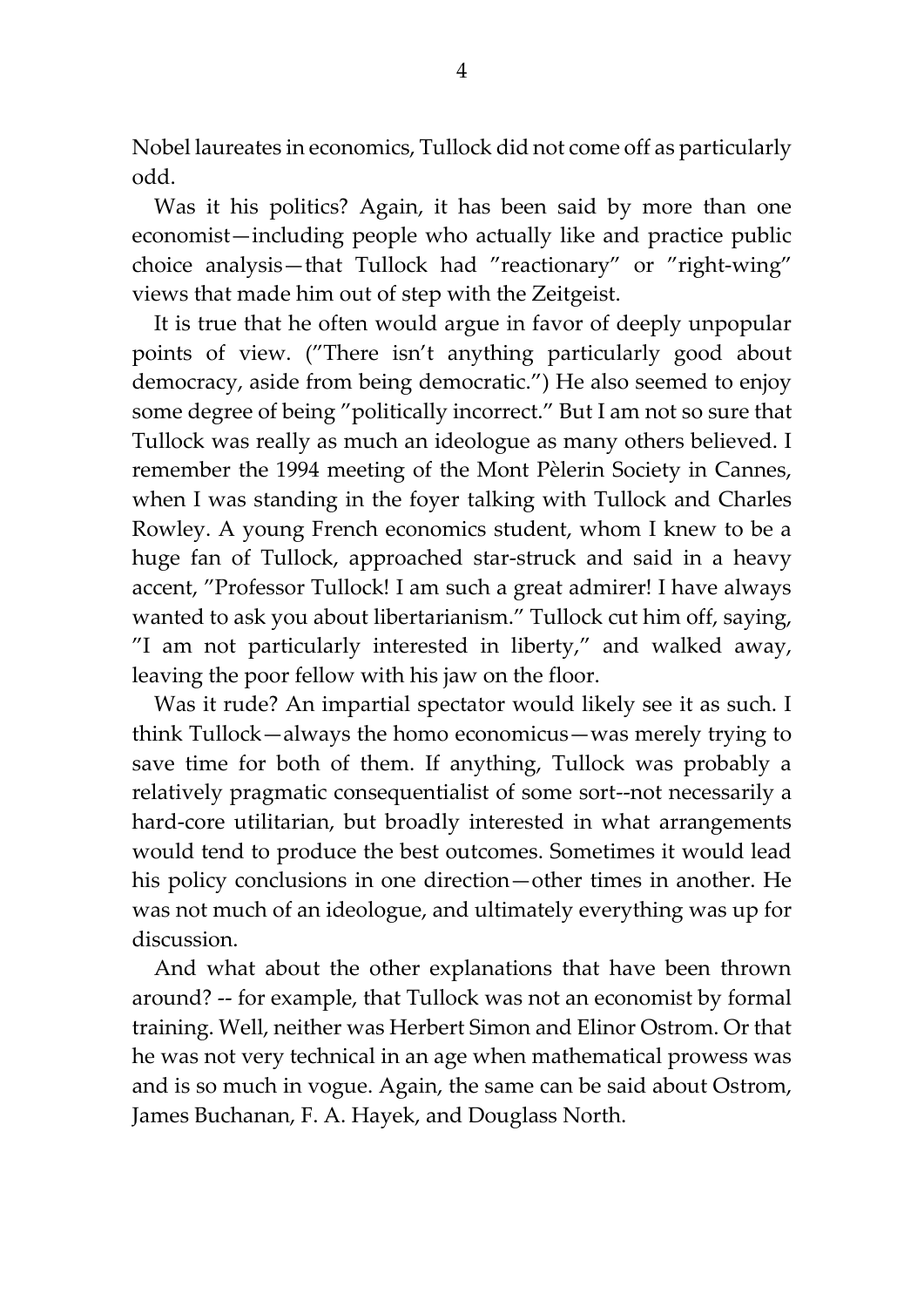I think that the "real" reason was the sum total of it all. Tullock might have received his Nobel Prize despite being personally odd or being placed on the political right or not being trained as an economist or not publishing highly mathematical models. But all of this together, combined with the fact that he often went on to new ideas and applications rather than building empires around himself, probably made it highly unlikely.

Fortunately for the rest of us, there are still so many insightful nuggets from Tullock lying around, ready to be picked up--perhaps more than many think. I find Boettke's points regarding Tullock's approach being more "praxeological" and less neoclassical than often portrayed particularly important. Anti-rational-choice academics often portray Tullock as the archetypical "economic imperialist"—a view he often attributed to himself. (Tullock 2006 [1976]) But in reality, his approach was much more nuanced and multifaceted than many have appreciated.

## **"Tullock: Praxeologist or Economic Imperialist?" [Posted: November 30, 2017]**

Prof. Boettke initially brought up the issue that Gordon Tullock really should be seen as closer to the Austrian school than is commonly acknowledged—a point already pursued here by Prof. Levy regarding how Tullock had been influenced by Mises's *Human Action*. (Mises 1949/1966)

Now we seem to be facing two interpretations that easily could seem at odds. On the one hand, there are the indications suggested by Boettke and Levy that Tullock had more of an "open-ended" (broad) rationality assumption, closer to the human-action perspective of the Austrian school than is usually acknowledged.

On the other hand, Tullock has usually been seen as almost the intellectual embodiment of *homo economicus*—the economic imperialist par excellence. He embraced the label of "economic imperialism" himself (e.g., Tullock 1972/2004), and a collection of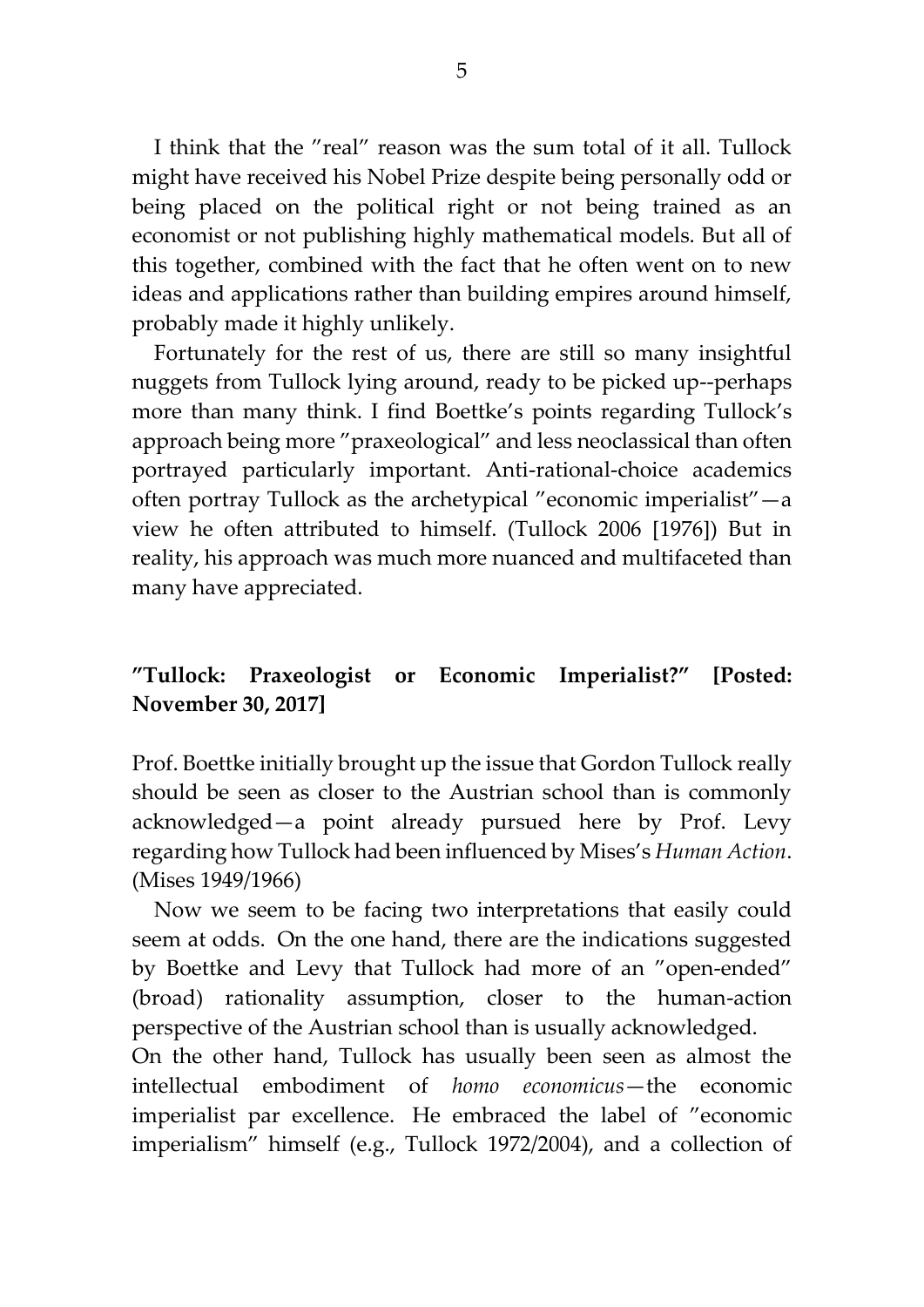some of his (rejected) papers was entitled *On the Trail of Homo Economicus*. (Tullock 1994) This was also how close friends and collaborators saw him, e.g., Buchanan in his description of Tullock as a "natural economist" (Buchanan 1987)—a perspective Buchanan distanced himself from.

So which picture of Tullock is right? Boettke (and Levy) suggest the former, Buchanan the latter. How about Tullock himself? Let me say that I think that both sides are right but that Tullock possibly created confusion about his own "approach."

What we perhaps should keep in mind is the distinction Buchanan made to highlight the differences between himself and scholars like Tullock (Buchanan 1979: 41-51, 57ff): between the ("high") abstract levels of the "pure logic of choice" and the (low) concrete levels of specific models with narrower assumptions, e.g., those associated with what Buchanan called "the abstract theory of economic behavior." This is to a large extent the distinction between Misesian praxeology and day-to-day economic analysis, as in, e.g., applications of the theory of the firm. Or as Buchanan suggested: it is the distinction between a game-theoretical model with only preference orderings given and one where objective payoffs are used. With the former, the structure of the preferences alone may tell us something important but quite general about human action—but it cannot tell us very much about any specific situation. In contrast, as soon as we limit what may enter the utility function and the size of specific payoffs, we can be more precise in our predictions—but with the cost being at a lesser level of generality. (Some may here see a similarity to "Austrian" discussions of the use of ideal types, e.g., Kurrild-Klitgaard 2001.)

Seen in this perspective, one could say, as Buchanan suggested, that his analyses mostly operated at the "higher" levels, while Tullock mostly did so at the "lower" levels. But the two levels are not necessarily opposed—they are simply different and may be relevant for different kinds of analysis. In *The Calculus of Consent*, where Tullock himself used the term "praxiological" (sic), he too, like Buchanan, was interested in a more abstract type of analysis than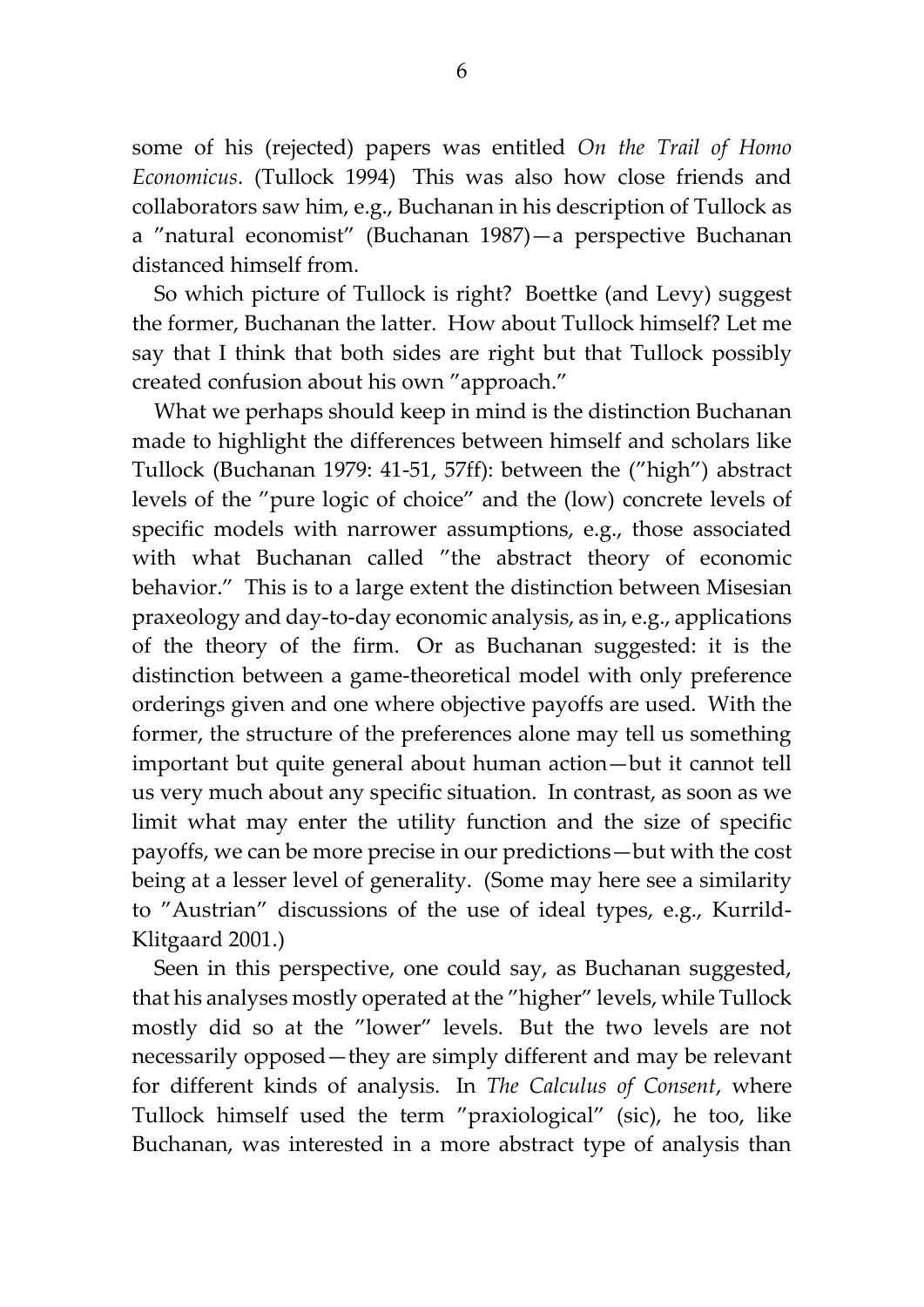when he was analyzing, say, U.S. social policies (Tullock 1986), military tactics (Brennan and Tullock 1982), or survival strategies of medieval monarchs (Tullock 2001). Tullock, simply put, operated along all the steps of the ladder of abstraction—but usually without spending much time on philosophy of science and methodology, preferring instead the narrower, more empirical applications.

And permit me here to return to the issue of Tullock's personality: teasing, politically incorrect, and actively seeking out intellectual opposition, features that no doubt led him to make oral (re- )statements of his thought more "outrageous" than they really were. Many people have, for example, heard Tullock quip that his favourite piece of literature was Dickens's *A Christmas Carol*—except, Tullock said, "for the unhappy ending when Scrooge goes soft." This, of course, was a joke, but what did Tullock mean when he widely claimed, as Boettke mentions, that people are 95 percent narrowly self-interested? Of course, he did not mean that it always and everywhere was exactly 95 percent, as if it was a natural law. He meant it at the "low" level as an empirical generalization, and a falsifiable one, most importantly--and one admitting, implicitly, that people are not exclusively narrowly self-interested.

Does it matter? It does to some extent. The Virginia school is usually distanced—sometimes by its adherents, most often by its opponents—from two of its "cousins": The Bloomington school of the Ostroms and the Rochester school of Riker. (Mitchell 1988) The Bloomington institutionalists are often seen as more interested in the softer institutions and informal norms. (Aligica and Boettke 2009) And the game theorists of the Rochester school have for decades allowed utility functions of actors to consist of virtually anything and sometimes as quite abstract and open-ended. (Riker and Ordeshook 1973) These are genuine differences when compared to Tullock's rhetoric and predominant practice. But when Buchanan's distinction is kept in mind, they are not polar opposites as much as different points along a continuum.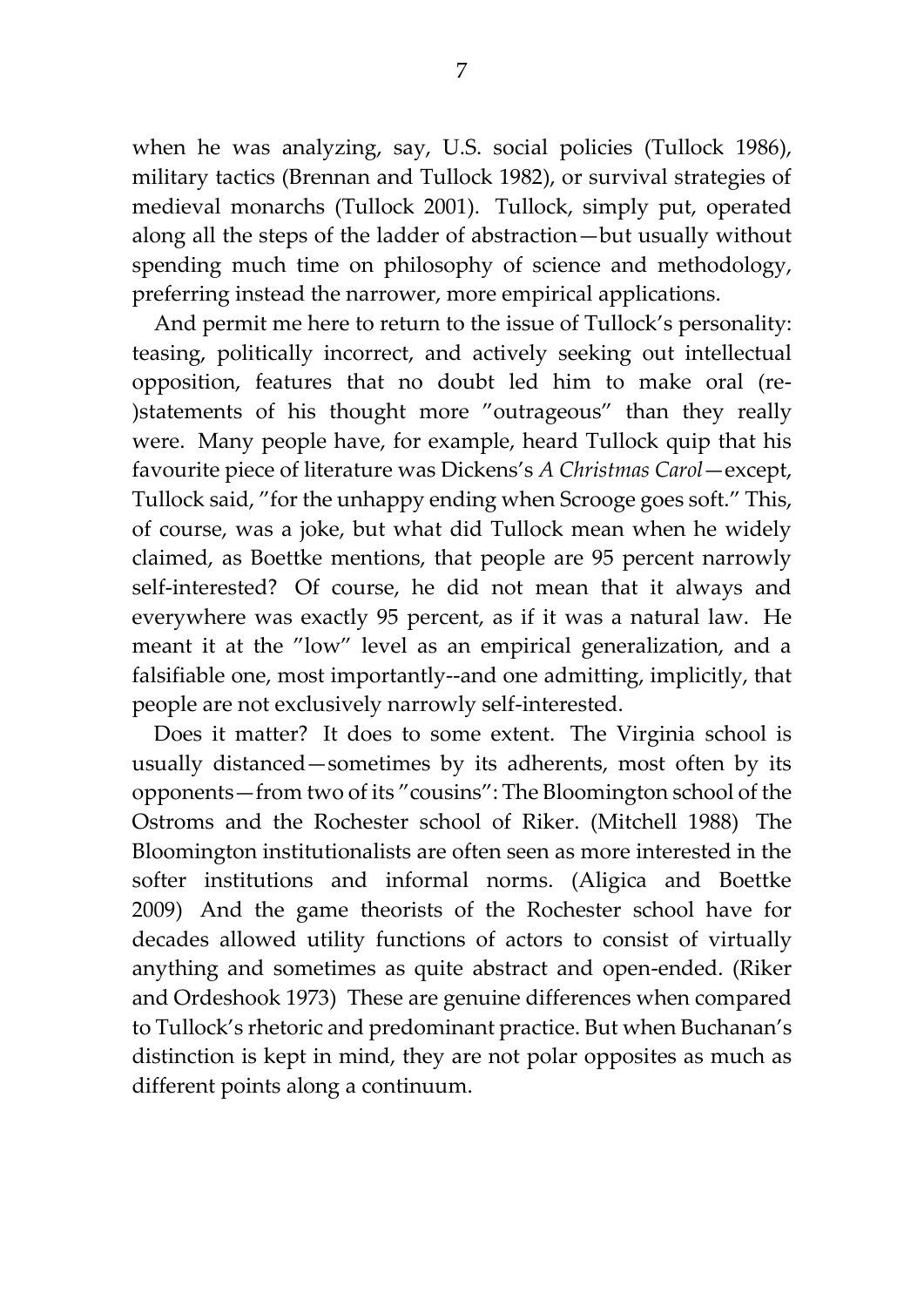### **"Tullock on Liberty" [Posted: November 30, 2017]**

I want to bring up a point that few have touched directly upon in this conversation, namely, Tullock's ideological position. After all, this is "Liberty Matters" run by Liberty Fund. So what were Tullock's views on liberty?

As I mentioned in my first comment, Tullock seems—from anecdotal experience—not to have seen himself as a libertarian. In fact, when you browse Tullock's works, there is a marked lack of references to liberty. The word appears six times in *The Calculus of Consent*—all six in the titles of cited works. However, the cited works are not important in this respect: they were Berlin's *Two Concepts of Liberty* (1958/1969) and Hayek's *The Constitution of Liberty* (1960) which in itself says a great deal. Similarly with "freedom," to which there are a total of 15 references, but again mostly titles, including Leoni's *Freedom and the Law* (1961/1991). In other prominent works by Tullock (e.g., 1974, 1986, and 1987), there is even less emphasis on liberty/freedom.

That, of course, did not mean that Tullock was uninterested in how free humans are, but rather that he, first and foremost, was a consequentialist of some form. Certainly, when you read him straight from his earliest works, there seems often—as with many economists—to be much of a utilitarian reasoning at play and a decidedly non-"moral" attitude.

But Tullock rarely made normative recommendations based in crude comparisons of supposed utilities across individuals. Sometimes, but not often. Most of the time Tullock seems to have approached what perhaps more resembles a form of "rule utilitarianism." He was interested in what arrangements in general would tend to have the highest net value, broadly understood, to society.

This is probably where Tullock shared a path with Buchanan and at the same time diverged. They shared a view of market exchange as being socially beneficial and a fear of what would happen if law and order broke down. (Buchanan 1977/2001, Tullock 1972/2004) But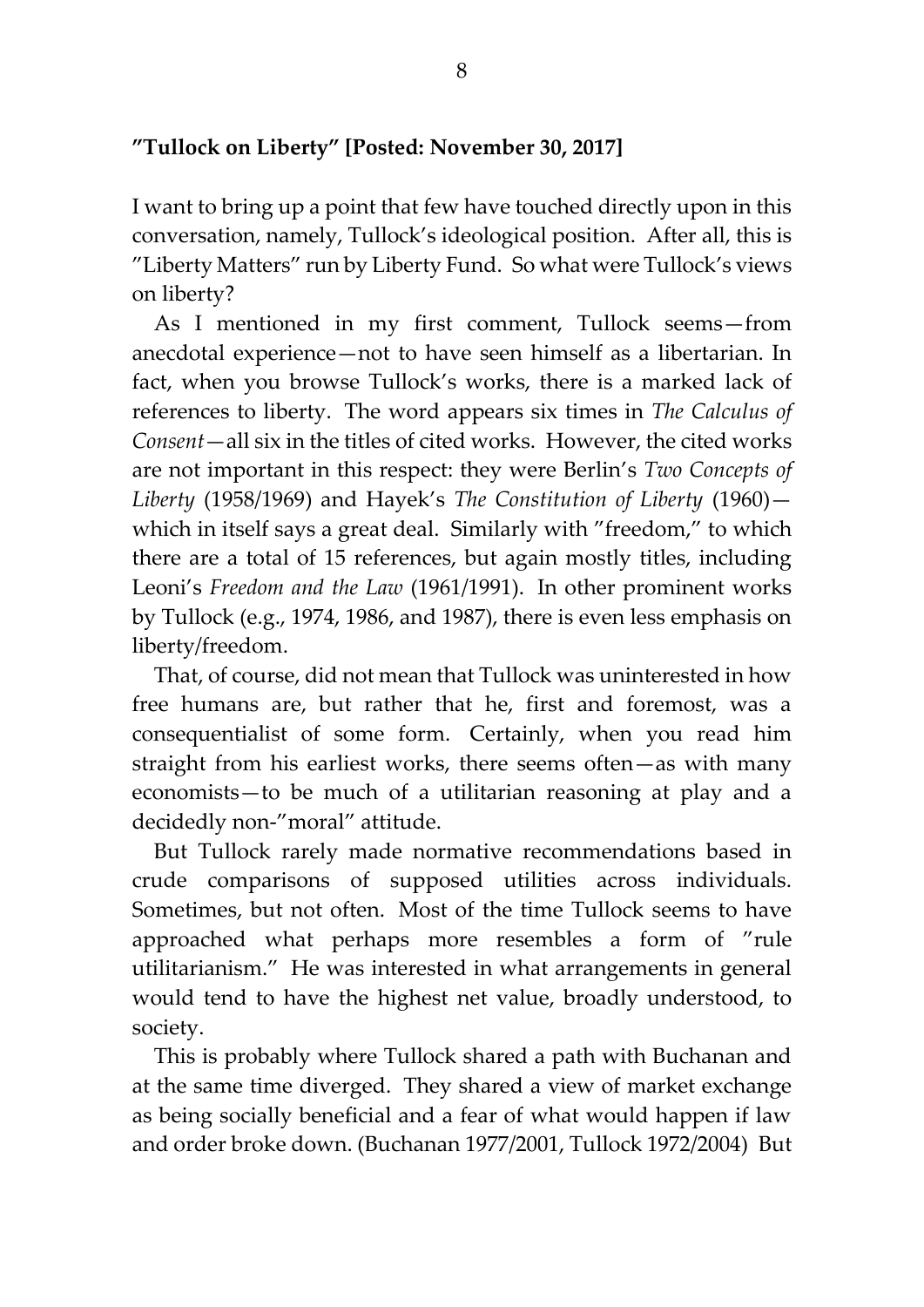where Buchanan was interested in the potential for cooperation, Tullock was fascinated by the lack of it.

So, if we compare their respective writings, we see—somewhat simplified—a tale of two theories of what happens when human beings have divergent interests: the one somewhat idealistic and rationalist (Buchanan), showing how the same forces that work in the marketplace (contract and exchange) may lead them to adopt institutional frameworks that will work for the common good (Buchanan 1975/1999), the other empiricist, skeptical, and cynical (Tullock), seeing potential conflict (war, plunder, rent-seeking, etc.) everywhere (Tullock 1974)--the former seeing men as naturally equal, the latter seeing them as naturally ending up in different places of power and hierarchy.

This is, so to speak, a modern conflict between a Tom Paine, or at least a Thomas Jefferson, and an Edmund Burke (although Tullock, of course, would have had none of Burke's romanticism).

#### **References**

Aligica, P. D. and P. J. Boettke. 2009. *Challenging Institutional Analysis and Development: The Bloomington School*. Abingdon: Routledge.

Berlin, I. 1958/1969. "Two Concepts of Liberty." In I. Berlin, ed., *Four Essays on Liberty* (pp. 118-72). Oxford: Oxford University Press.

Brennan, G. and G. Tullock. 1982. "An Economic Theory of Military Tactics." *Journal of Economic Behavior and Organization 3*, 225-42.

Buchanan, J. M. 1975/1999. *The Limits of Liberty: Between Anarchy and Leviathan*, *The Collected Works of James M. Buchanan*, vol. 7, G. Brennan, H. Kliemt, and R. D. Tollison, eds.). Indianapolis, IN: Liberty Fund.

\_\_\_\_\_\_\_\_\_. 1977/2001. "A Contractarian Perspective on Anarchy." In *Choice, Contract, and Constitutions* (pp. 15-27), *The Collected Works of James M. Buchanan*, vol. 16, G. Brennan, H. Kliemt, and R. D. Tollison, eds. Indianapolis, IN: Liberty Fund.

\_\_\_\_\_\_\_\_\_. 1979. *What Should Economists Do?* Indianapolis, IN: Liberty Press.

\_\_\_\_\_\_\_\_\_. 1987. "The Qualities of a Natural Economist." In C. K. Rowley, ed., *Democracy and Public Choice: Essays in Honor of Gordon Tullock* (pp. 9-19). Oxford: Basil Blackwell.